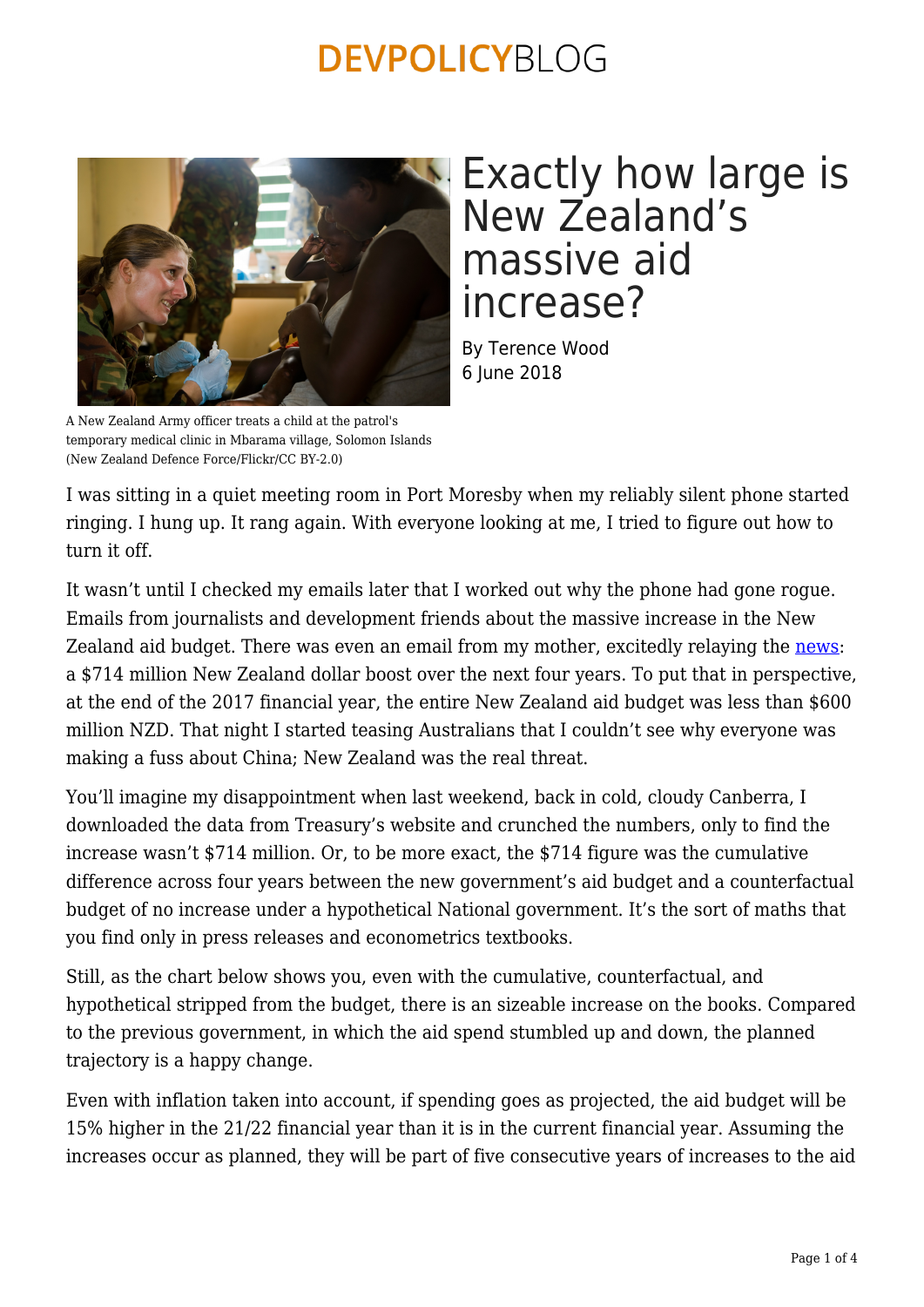budget. (Increases, even with inflation accounted for.) If OECD [data](https://devpolicy.org/wp-content/uploads/2018/06/OECD-inflation-adjusted-back-to-1970.xlsx) are anything to go by, the last time New Zealand had a five-year run of real increases was under the Kirk government in the 1970s.



#### **Actual and budgeted aid, New Zealand (NZD, million, nominal)**

Data and sources, along with inflation-adjusted figures, can be downloaded as a spreadsheet [here](https://devpolicy.org/wp-content/uploads/2018/06/NZ-aid-18-19-NZADDs-analysis-3-6-18.xlsx).

Intriguingly, you'll notice that the largest leap in the upwards trend is actually the one that's occurring right now in the financial year that's coming to a close. This is a product of the aid program hurriedly catching up on previous under-spends so as to use up its previous three-year allocation. I thought this [wasn't going to happen](https://devpolicy.org/rise-fall-new-zealand-aid-budget-2017-edition-20170529/). It looks like it has. (I say "looks like", because this is still only an estimated spend.) Nevertheless, I'm happy to admit I was wrong. I'd love to know what the money was spent on. For now, the aid program deserves credit for catching up.

Given New Zealand has been languishing with Australia at the [stingier end](https://devpolicy.org/aidtracker/comparisons/) of the OECD's Aid/GNI tables, over the weekend I also looked at what the increase would mean for aid as a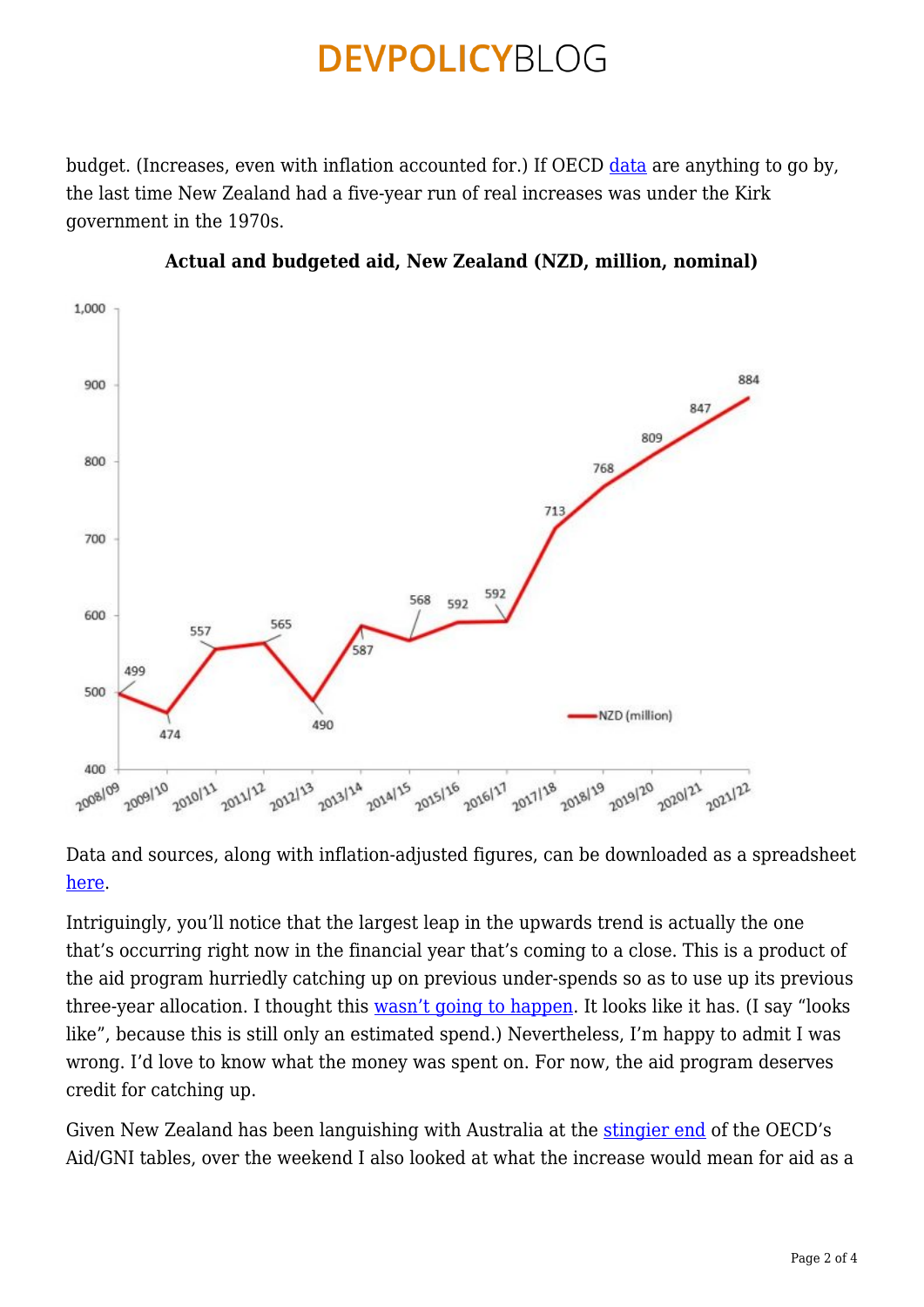share of GNI. Using GNI projections from Treasury this is what I found. (The data are in the spreadsheet linked to above.)



**Actual and projected aid/GNI**

The downward trend has been reversed, which is great, and aid/GNI now looks set to increase. Although the increase is only modest.\* What's more, page 14 of [this](https://treasury.govt.nz/sites/default/files/2018-05/est18-v4-offdev.pdf) budget document suggests that the budget for ODA includes money that New Zealand will give to countries such as Cook Islands even if those countries cease to be officially eligible for ODA under OECD rules. This means New Zealand's actual standing in international league tables may be somewhat lower than budget data suggest.\*\*

Still, even though the aid increase wasn't quite as massive as it was made out to be, and even if it won't make us Sweden, it's very worthwhile. New Zealand's new government, its Foreign Minister and MFAT all deserve credit for that.

The next challenge will be to spend the money well. I'll cover that in a follow up blog post.

\* Those of you who read reporting at the time will note that the government predicted aid to be 0.28% of GNI by 2021/22; the slight difference between their prediction and mine is, I